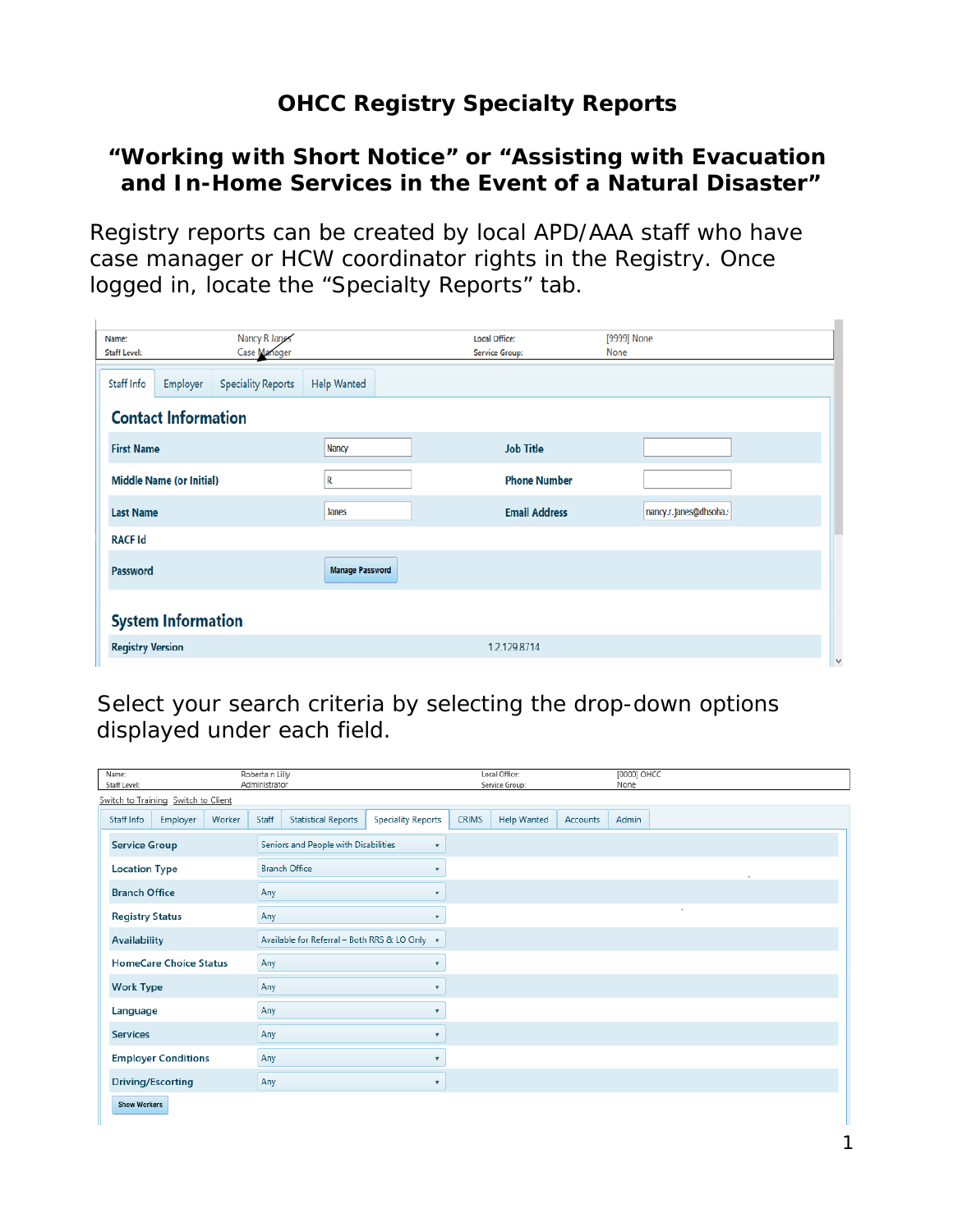Choose the options below to create the report:

| Service Type                     | Seniors and People with Disabilities                                                                                          |
|----------------------------------|-------------------------------------------------------------------------------------------------------------------------------|
| Location Type                    | Branch office, Branch group or County                                                                                         |
| <b>Branch Office</b>             | Office or group                                                                                                               |
| Registry<br><b>Status</b>        | Complete                                                                                                                      |
| Availability                     | Available - RRS and LO (local office) only – this is<br>the largest search group                                              |
|                                  | Note: "Unavailable - Info Review Needed" means<br>the HCW's profile may not be updated and they<br>may already be working     |
| HomeCare<br><b>Choice Status</b> | Skip this field; Homecare Choice is a closed<br>program                                                                       |
| Worker Type                      | Assisting with Evacuation and In-Home Services<br>in the Event of a Natural Disaster (or choose<br>Working with Short Notice) |
| Language                         | Any or select one                                                                                                             |
| <b>Services</b>                  | Any or select one                                                                                                             |
| Employer<br>Conditions           | Any or select one                                                                                                             |
| Driving/<br>Escorting            | Any or select one                                                                                                             |